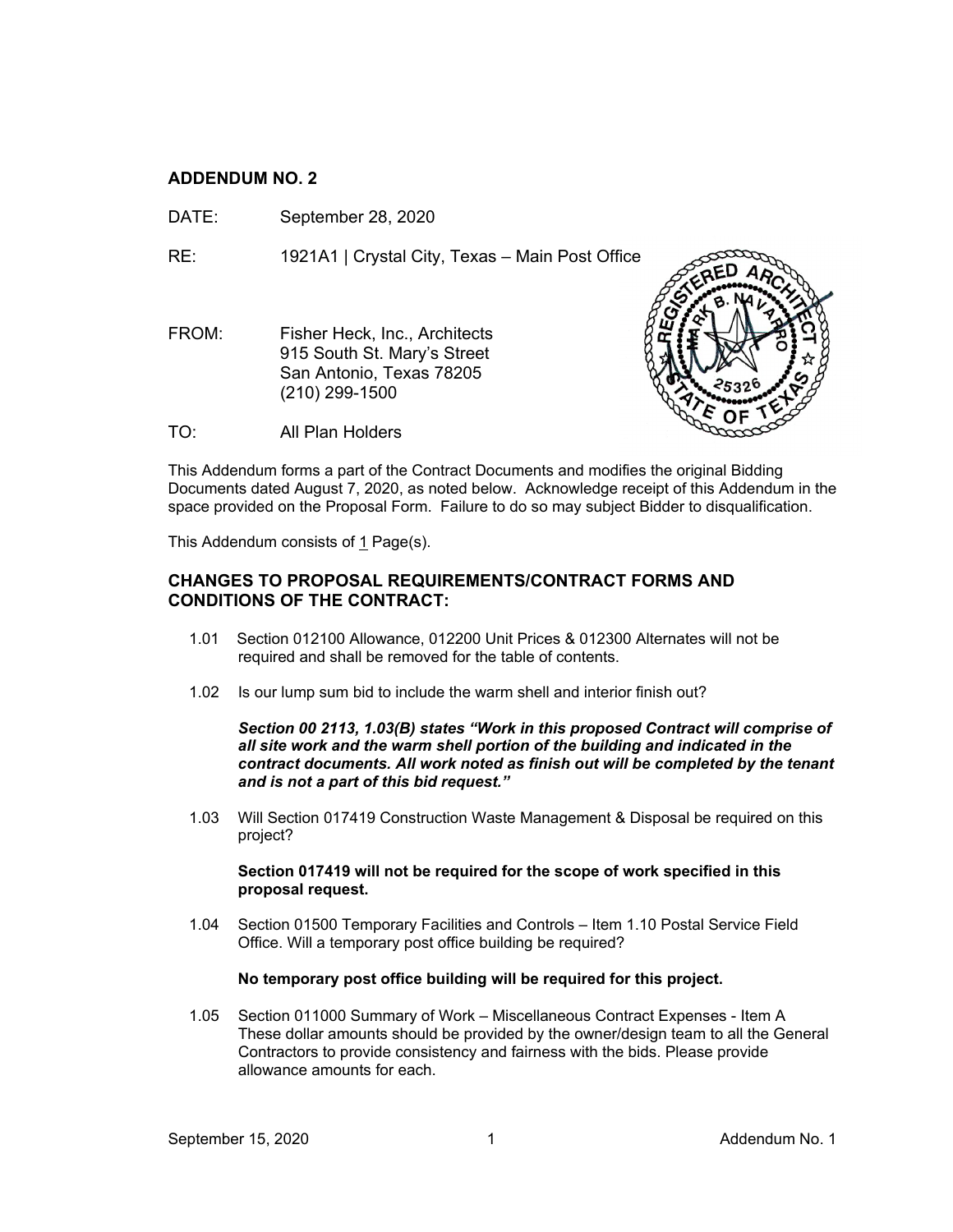## **The contractor shall include all fees and charges required to obtain a permit and completion of the project.**

1.06 Will any of the lumber materials be required to be fire treated?

## **No fire treated lumber is required unless specifically noted in the documents.**

1.07 On Sheet S202 there is a detail section with no call out information. Is this supposed be 4 on S401?

## **See revised S202 attached.**

1.08 Are any other Simpson ties or hangers required other than the hold down indicated on S401/1 and the column/beam bracket shown on S401/4?

#### **No.**

1.09 Would you please confirm if this is or isn't a tax-exempt project? It was mentioned in the pre-bid meeting that we are to included sales tax, but it seems as if the owner (Zavala County) would be a tax-exempt entity. Please confirm.

## **The project is not tax-exempt.**

1.10 Can you please provide spec section 00 73 00 – Supplementary Conditions?

## **This section will not be required for the project.**

1.11 Can you please confirm if low bid is the only criteria for the selection process?

**The low bid will not be the only criteria in the selection process. The owner has requested that all bidders provide two references and information on two projects that the bidder has completed in a similar size and scope of the project being bid.**

**The owner will evaluate all criteria (cost, project duration, and experience) submitted in the bid to determine the selected bidder.**

1.12 Can you please confirm that Item 1.10 in spec section 01 50 00 is to be removed or deleted from the specs?

## **See Item 1.04 of this Addendum.**

1.13 Can you please provide a copy of the mandatory pre-bid sign-in sheet?

## **See attached.**

1.14 Can you please confirm the bid bond amount is only 2.5% of the greatest amount bid?

## **Per 00 2113 Instructions to Bidders, 6.01 a "Bid Bond of a sum no less than 2.5 percent of the Bid Amount on AIA A310 Bid Bond Form."**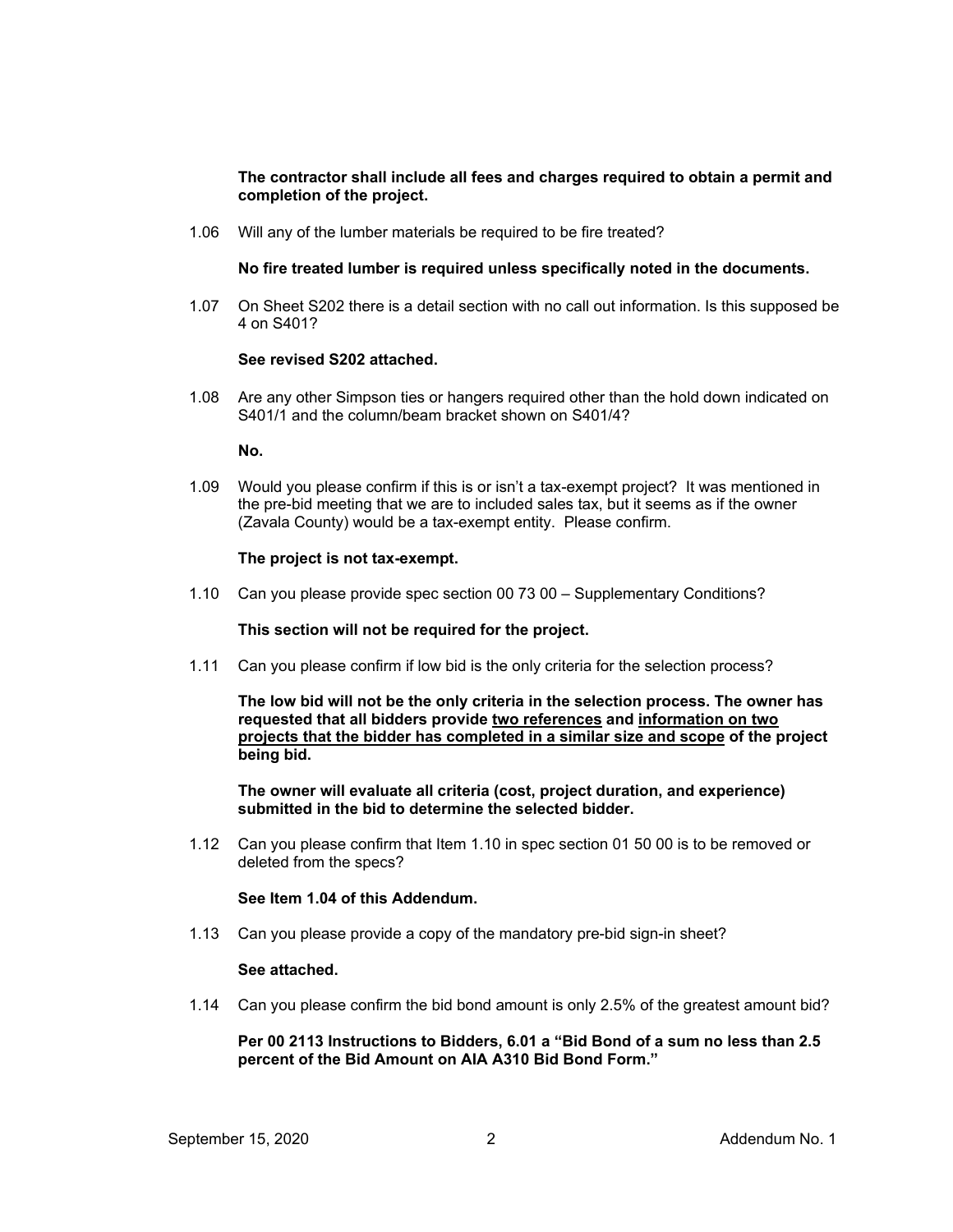1.15 Is there a required completion date? Will the general contractors be considered based on only pricing or will the number of days for completion on the bid form be a consideration?

#### **There is no required completion date. See Item 1.11 of this Addendum on criteria for the selection process.**

1.16 In section 01 10 00 – Summary of Work, Item 1.3 A, it appears that these items should be provided as allowances from the owner or architect because in Item 1.3.b, it references that the general contractor can receive adjustments (up or down) in the event the number isn't exact. Should we include a specific amount for these or leave as blank?

## **See Item 1.05 of this Addendum.**

1.17 Can you please provide Spec Section 01 21 00 – Allowances?

#### **See Item 1.01 of this Addendum.**

1.18 On sheet C-108, there is a detail regarding a perimeter fence and a chain link fence but we can't find a location for such fences. Could you please clarify?

#### **The chainlink fence and gate details refer to the chainlink fence that will be required to enclose the mechanical units located on the northwest corner of the building.**

1.19 Also do we need to figure the permit and any impact fees? And just to confirm there are no allowances to be figured, correct?

## **Yes, all permit and impact fees shall be included in the bid. There are no allowances to be figured into this project.**

1.20 Please provide details for the beam supports at porches.

## **See details 4 & 10/S401 for the wood beam to column connection.**

1.21 Drawing C-104: The Starting point for both driveways appear to be on the inside side of the existing sidewalk and it states to match existing grades at sidewalk, is this correct? Please clarify.

### **The contractor shall remove the existing sidewalk in the location of the proposed driveway and install the proposed driveway to match the existing grade at the roadway.**

1.22 Spec 015000-3: A question was asked at the pre-proposal meeting if the need for a postal service field office should be included on the proposal. The Architect said not to include, but would you clarify in writing for all bidders?

#### **See Item 1.04 of this Addendum.**

1.23 Spec 015000-1: The bulletin board that is required per spec appears to be too small. Please advise if 36" x 30" is the correct size. The same requirement states that the bulletin board is to contain the wage rate scale. Is the Shell Building work applicable to